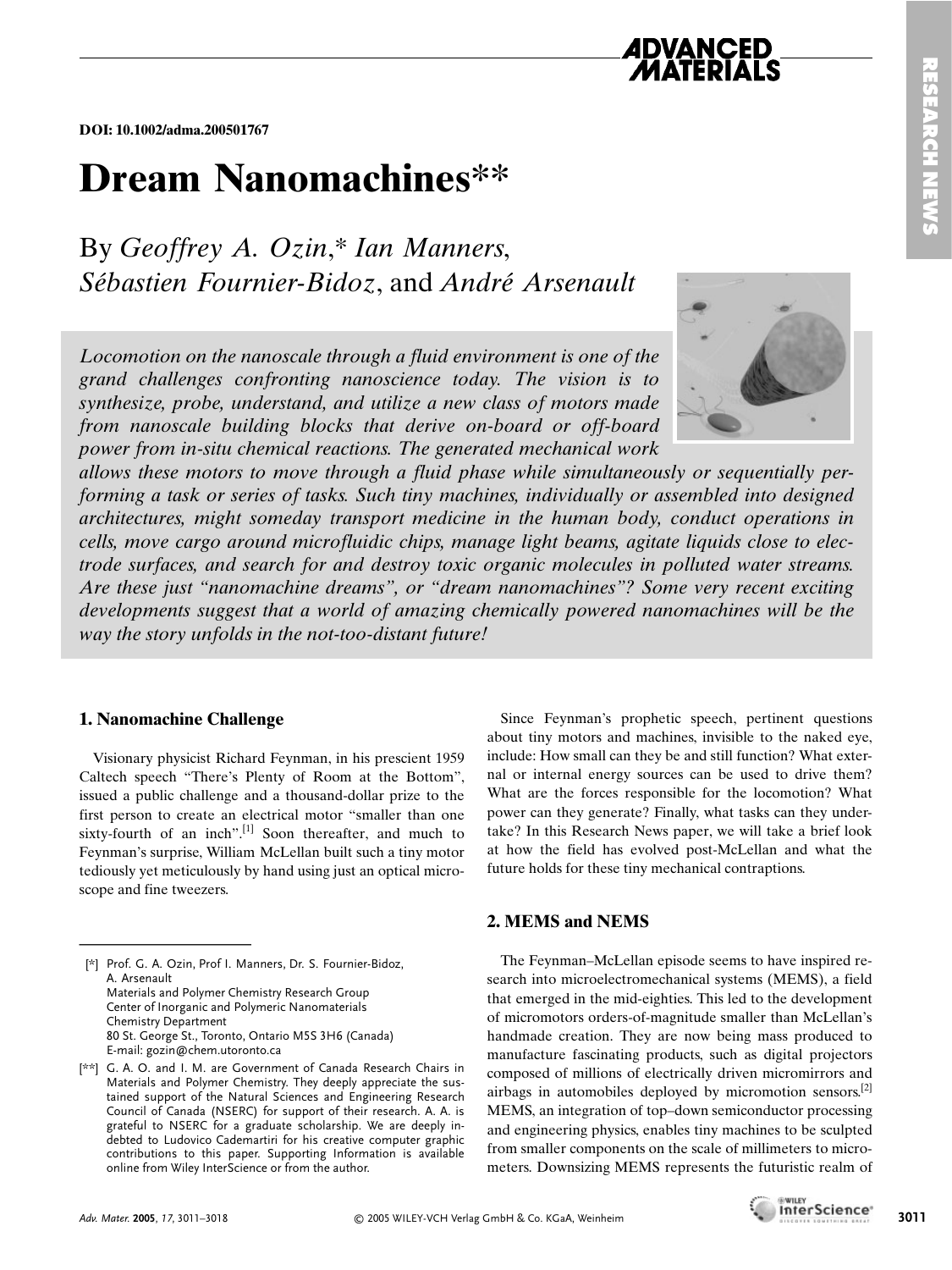

nanoelectromechanical systems (NEMS): the world of the tiniest machines, sensors, and computers, now considered to be an achievable goal as Moore's law races towards 70 nm feature sizes on chips by 2010. However, it is not yet clear whether NEMS will be fashioned from bulk materials by refining top–down nanofabrication methods to go even smaller, or rather by adopting a radically different strategy which entails self-assembling them from the bottom–up using nanoscale building blocks with controlled size and shape, surface structure, and chemical functionality.<sup>[3]</sup> One thing is certain: the bottom–up approach has attractive advantages over its rival when considering Nature's bionanomachines.

#### **3. Nature's Bionanomachines**

We see self-assembly at work in Nature's impressive biomolecular motors and machines that manufacture and transport biochemicals in the cytoplasm and provide motility to cells.<sup>[4,5]</sup> A classic example of a biomolecule factory is the ribosome, an RNA and protein composite that uses a temporary transcript in the form of messenger RNA to assemble proteins from amino acids, which can then proceed to other tasks. An impressive case of biological locomotion is the kinesin protein, a linear processive motor that transports chemical payloads along microtubules in the cell. In addition, there are also non-processive motors, including myosin and the dynein protein family, which detach from the track and subsequently re-attach, and therefore can be seen as hopping along the track instead of walking. It is hard for nanoscience to compete with the flagella biological motor in bacteria like *Escherichia coli*—an assembly of proteins embedded in cell membranes that decomposes adenosine triphosphate (ATP) for energy, and, through a whip-like rotary motion, provides motility to bacteria in a liquid. Forward translation occurs when

the thrust provided by flagella rotation overcomes opposing forces of viscous drag on the *E. coli* body, while the attainable speed depends on the size and shape of the cell.

This is a cursory glance at just a few bionanomachines created from the bottom–up by Nature's self-assembly biochemistry. To emulate this impressive skill in the laboratory is one of the grand challenges of contemporary bionanoengineering.

#### **4. Artificial Bionanomachines**

One approach to create artificial bionanomachines is to transfer biotechnology from Nature and integrate biomolecules with man-made nanostructures. Inspired by the flagella rotary motor, a hybrid bionanochemomechanical rotary device has been assembled from ATP synthase and a nickel propeller.<sup>[6]</sup> ATP synthase, also called ATPase, is an assembly of proteins anchored in the cell lipid bilayer responsible for the synthesis of ATP, the biological energy currency, and is powered by a proton gradient across the membrane created by nearby proton pumps. Every time an ATP molecule is synthesized, the head of ATPase rotates by 120°, making this protein a very small and very efficient nanopropeller. Inspired by this ability, ATPase has been chemically anchored via a histidine linkage on its underside to a lithographically defined nanoscale nickel pillar on a substrate, and via a biotin–streptavidin linkage on its topside to a nanoscale nickel propeller, also made by lithography. When fed with ATP, the ATPase enzyme provides the energy to cause the propeller to rotate (Fig. 1).

A first step towards a muscle-powered bionanomachine has been realized by self-assembling muscle fibers, comprising comb-like arrays of protein actin filaments having myosin protein rods interdigitated between the teeth of the combs,



b)



**Figure 1.** Schematic of a hybrid organic–inorganic propeller powered by the ATPase enzyme (top), and consecutive frames of a video image showing the synthetic propeller fed ATP as an energy source (bottom). Reprinted with permission from [6]. Copyright 2000 AAAS.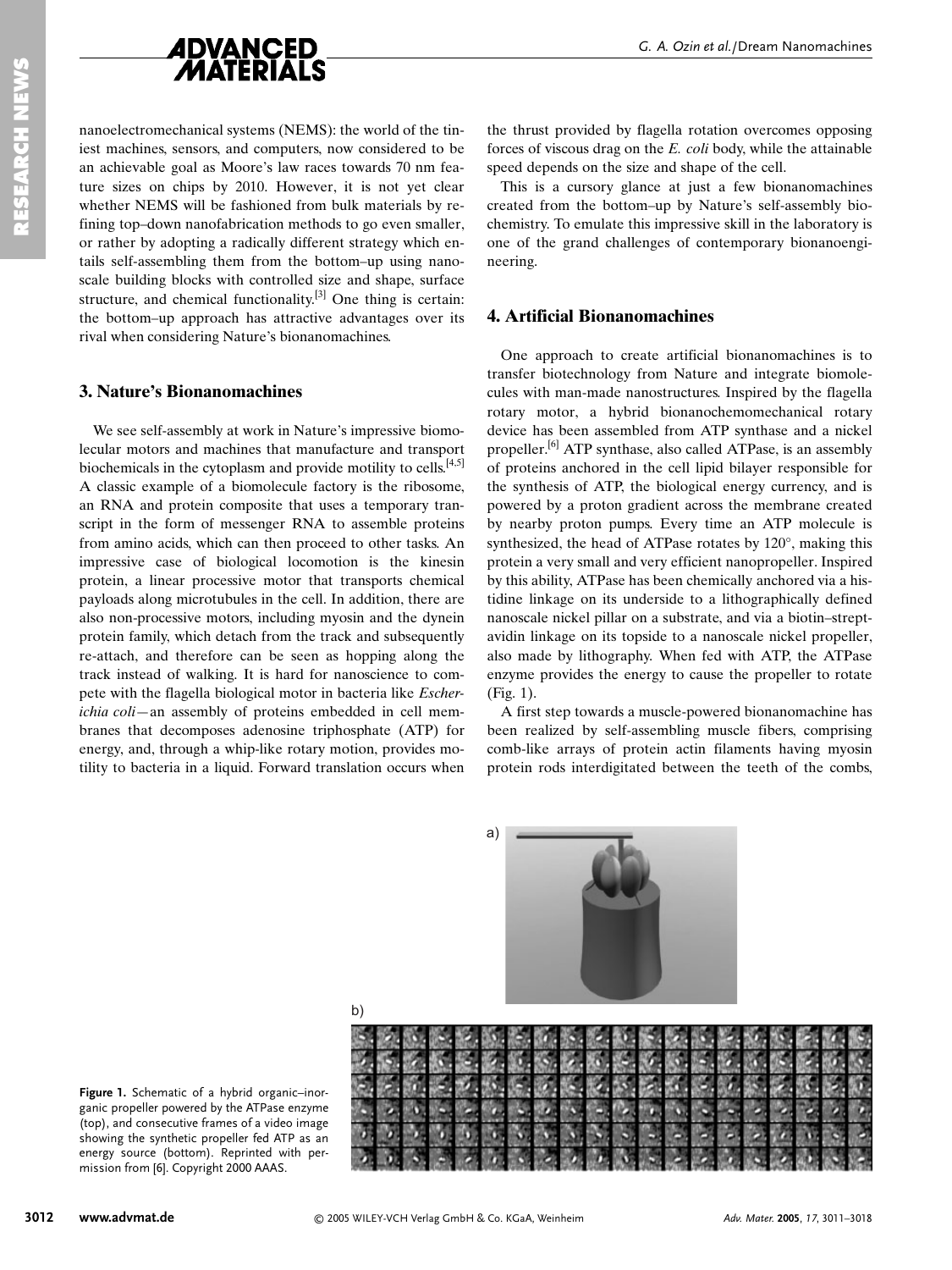

with a NEMS device and feeding it glucose biofuel.<sup>[7]</sup> The glucose causes molecular motors located at the termini of the myosin filaments to step along the actin filaments, causing deeper interpenetration of the myosin rods into the actin filaments and thereby inducing the muscle fiber to contract. This hybrid biochemomechanical system has been shown to perform as a force transducer for measuring the mechanical properties of muscle; moreover, it functions as a mechanical device with muscle-powered movement.

In another study, it was demonstrated that chemical control could be exerted over the adhesion in specific numbers and orientations of motile, living *E. coli* bacteria to patterned, functionalized self-assembled monolayer (SAM) surfaces that had structural features of a pre-determined size and shape.<sup>[8]</sup> This represents a step towards bacteria-powered nanomachines, whereby surface-confined bacteria could be harnessed for performing specific machine tasks, like delivering a chemical or physical payload to a targeted destination or powering a device.

Continuing with the theme of size and shape, filamentous cells of *E. coli*, when spatially confined and allowed to grow in microchambers patterned by soft lithography in nutrientsoaked agarose, have been found to adapt their form to the shape of the microchamber.<sup>[9]</sup> Crescent-, zigzag-, sinusoidal-, and spiral-shaped *E. coli* with flagella motors created in this way have been observed to retain these shapes when released into solution. Moreover, their swimming style depends on the shape of the adapted cell. Just as the growth and form of a myriad of non-living materials exemplified by crystals, colloidal crystals, and block copolymers can be controlled by the geometrical and spatial constraints of surface-relief patterns,<sup>[3]</sup> so too can living bacteria like *E. coli* be directed to adopt a shape commensurate with the container in which they grow. In the context of bionanomachines, this paradigm provides a valuable platform for understanding and optimizing the relationship between shape and locomotion of self-propelled cells of bacteria. Such studies will generate a body of information that may assist with the design of man-made nanomachines that perform a useful task (as discussed below).

As well as directing the growth and form of *E. coli* in geometrically and spatially confined microcontainers, their motion has also been directed by microchannels fashioned in a patterned master placed on top of and in conformal contact with a substrate.<sup>[10]</sup> By manipulating the dimensions of the microchannels, the material properties of the microchannel ceiling and side walls, the chemical nature of their surfaces, and the nutrients and additives contained therein, conditions could be found that coerced the *E. coli* to "drive on the right". In a series of ingenious experiments, this preference could be traced to the flagella-driven motion of the body of the cell, thrusting and twisting forward, and how the differential resistance of the ceiling and side walls of the microchannel (glass and plasma-oxidized polydimethylsiloxane) and the substrate (agarose) influence the direction and sense of movement. This innovation points the way to bacteria-powered microfluidic devices and analysis systems.

But the assembly and action of these bionanomachines still has "more than a little help from Nature"—to operate, they all rely on active biomolecular components and energy-rich biofuels. Can we do better? Can we outsmart Nature? Can we create nanomachines from the bottom–up that derive their power from simple solution-phase or surface chemical reactions that do not make use of complex biological molecules?

#### **5. Autonomous Self-Assembly**

Self-assembling synthetic systems are usually built by chemically pre-programming components to form a specific structure.[3] But what if we provide the components with autonomous movement capabilities? This idea was demonstrated using chemically powered, asymmetrically shaped macroscale objects sculpted from polydimethylsiloxane, endowed with hydrophilic and hydrophobic regions.<sup>[11]</sup> They float at an air/ water interface and can self-assemble through capillary interactions. Platinum was applied to these objects at a specific location, and, when floated on an aqueous solution of hydrogen peroxide, the surface-catalyzed evolution of oxygen from the platinum propelled the objects, causing them to move about and collide. Through complimentary hydrophobic interactions, these chemically driven colliding objects formed dimers bearing two platinum motors. Isomers of a like kind formed dimers with motors at opposite ends and looped around at the air/water interface. In contrast, isomers of the opposite kind formed mirror-image dimers with motors at the same end and displayed linear motion. *Eureka, the race for nanoscale chemically powered motors had begun!*

### **6. Man-Made Nanomachines**

Some of the most dramatic recent examples of synthetic nanomachines, some with moving parts, are based upon creative devices made of carbon nanotubes, metal, or semiconductor nanowires, and mainly driven by an electrical source of energy. An exception is a nanoscale thermometer based on a single-walled carbon nanotube that converts thermal energy into expansion of a nanocolumn of liquid gallium imbibed within the body of the nanotube, thereby registering temperature.<sup>[12]</sup> A nanorotor based on a suspended-beam carbon nanotube and an attached silicon nanoplate between two electrodes converts electrical energy into rotary motion of the plate.<sup>[13]</sup> Such tiny rotors might find utility as nanoscale stirrers for agitating liquids in confined spaces like microchannels, or near electrode surfaces to enhance diffusion processes, or as optical switches for directing light beams. A metal nanowire, suspended in a droplet of water located between microelectrodes having a specific geometry to which alternating current voltages with a particular frequency and phase are applied, has been coerced to undergo linear and rotary types of motion. $[14,15]$  The force responsible for the locomotion is dielectrophoresis, which arises from the interaction between the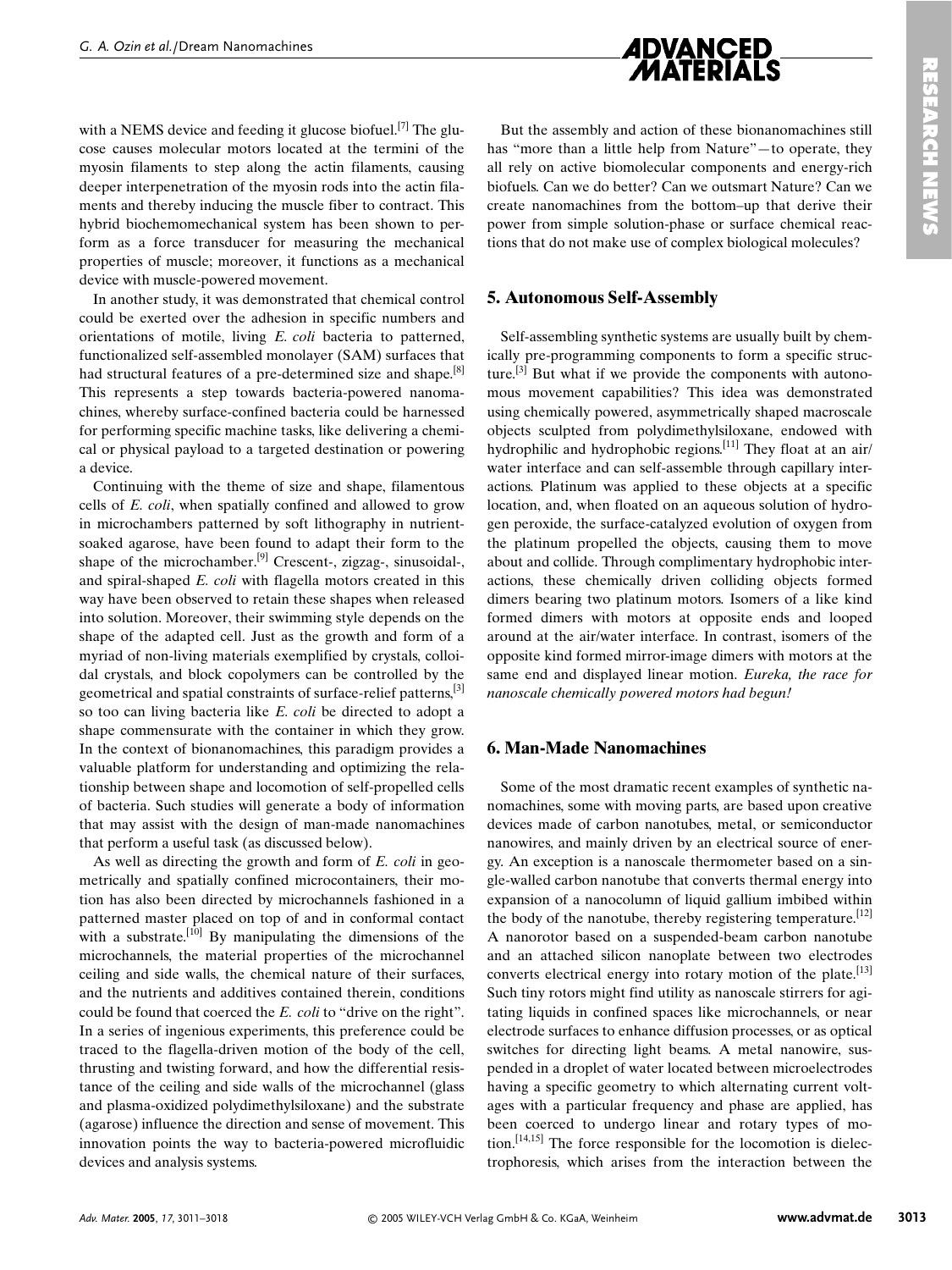

polarized conduction electrons in the nanowire and the applied electric field. Velocity, rotation speed, rotation sense, and degree of rotation of the nanowires are all under electrical control. Magnetic and non-magnetic nanowires and carbon nanotubes have been manipulated in this way, moving freely in solution and chemically anchored to a substrate. Also, a micromotor based upon the movement of a dust particle by a bent, rotating metal nanowire was demonstrated.

Going even smaller, an electrically driven nanocrystal linear nanomotor has been assembled in an electron microscope from an indium nanocrystal ram between two carbon-nanotube lever arms  $(Fig. 2)$ .<sup>[16]</sup> Another indium nanocrystal is attached to one of the lever arms, and through electromigration of indium atoms along the surface of the nanotubes, serves as a continuous supply of indium atoms.<sup>[17]</sup> The voltage bias applied to the lever controls the direction of flow of indium atoms between reservoir and ram, making the ram grow or shrink, and thereby prying the lever arms apart or allowing them to relax together. Individual or crossed inorganic nanowires made of common semiconductors like silicon, gallium arsenide, cadmium sulfide, and zinc oxide can function as electrically activated transistors or diodes, light-emitting diodes, or lasers. For example, the electrical-switching action of a field-effect transistor built from a silicon nanowire with a surface-tethered alkoxysilane can have a terminal amine group that is sensitive to pH or a molecular recognition group that is responsive to specific biomolecules, although these nanowire sensors have no moving parts.<sup>[18]</sup>

Scanning probe microscopes are also a class of nanomachines, where an electrically driven and piezoelectrically positioned nanoscale tip attached to the end of a microcantilever, besides imaging at the nanoscale, can also manipulate and write with nanometer precision atoms and molecules, macromolecules and biomolecules, and clusters and surfaces. Millions of these fine tips on microcantilevers are now being used to deposit a wide range of molecules and materials into functional nanopatterns by dip-pen nanolithography, as well as to make patterns of nanoindentations in polymer surfaces. Such nanoindentations can be used to encode vast quantities of information and erased by thermally consolidating the nanoindentation, as has been demonstrated by the IBM Milli-



**Figure 2.** Electrically driven linear nanomotor made from an indium nanocrystal and a carbon nanotube lever. Reprinted with permission from [16]. Copyright 2005 American Chemical Society.

pede—a MEMS-based nanomechanical system that has achieved data-storage densities of more than one terabit (1000 gigabits) per square inch (1 inch= 2.54 cm). This is equivalent to storing the contents of 25 digital video discs (DVDs) on an area the size of a postage stamp.[19]

## **7. Man-Made Nanochemomechanical Systems (NCMS)**

While biomolecular motors can drive nanomechanical systems, they are complex and constrained to functioning under physiological conditions. In contrast, a chemically powered motor could, in principle, be constructed from nanoscale building blocks having a myriad of compositions, sizes, and shapes, with different surface structures and functionalities, and powered by a diversity of environmentally friendly onboard fuels.<sup>[4]</sup> One of the main challenges to reduce this idea to practice is to figure out how to interface nanoscale objects with internal or external chemical power sources which can endow them with a particular type of motion.

The idea that anisotropic forces can be created on the body of a nano-object by an on-board chemical motor raises the exciting possibility of discovering whole new classes of entirely synthetic nanomachines which can be "pre-programmed" by synthesis and "designed" through surface chemistry to perform specific tasks. Such bottom–up chemically powered nanomachines could provide the basis of a new genre of nanochemomechanical systems, denoted NCMS, placing them in context with well-documented top–down, electrically driven, engineered silicon-based nano-electro-mechanical systems known as NEMS.

It is well recognized that surface-stress changes caused by chemical processes in molecules anchored to microcantilevers can induce bending of the lever. Coupling species to the microcantilevers capable of molecular recognition enables the development of a novel class of ultrasensitive chemical and biological sensors that can operate in air and in water with detection capability in the parts-per-billion to parts-per-trillion range. By building a surface-stress change in the microcantile-

> ver, caused by either a redox or a photoinduced conformational change of a molecule attached to one side of the microcantilever, bending can be induced, thus raising the possibility of developing novel kinds of nanochemomechanical devices.

> Nanochemomechanical-induced bending of an array of microcantilevers has recently been reduced to practice by a redox-powered linear molecular rotaxane motor that had been chemically attached via thiol linkers to the surface of a microcantilever (Fig. 3).<sup>[20]</sup> Cycles of chemical oxidation and reduction of the tethered rotaxane molecule induce a contractile strain in the surface of the microcantilever, causing it to flex. This is an impressive example of how a molecular analogue of mus-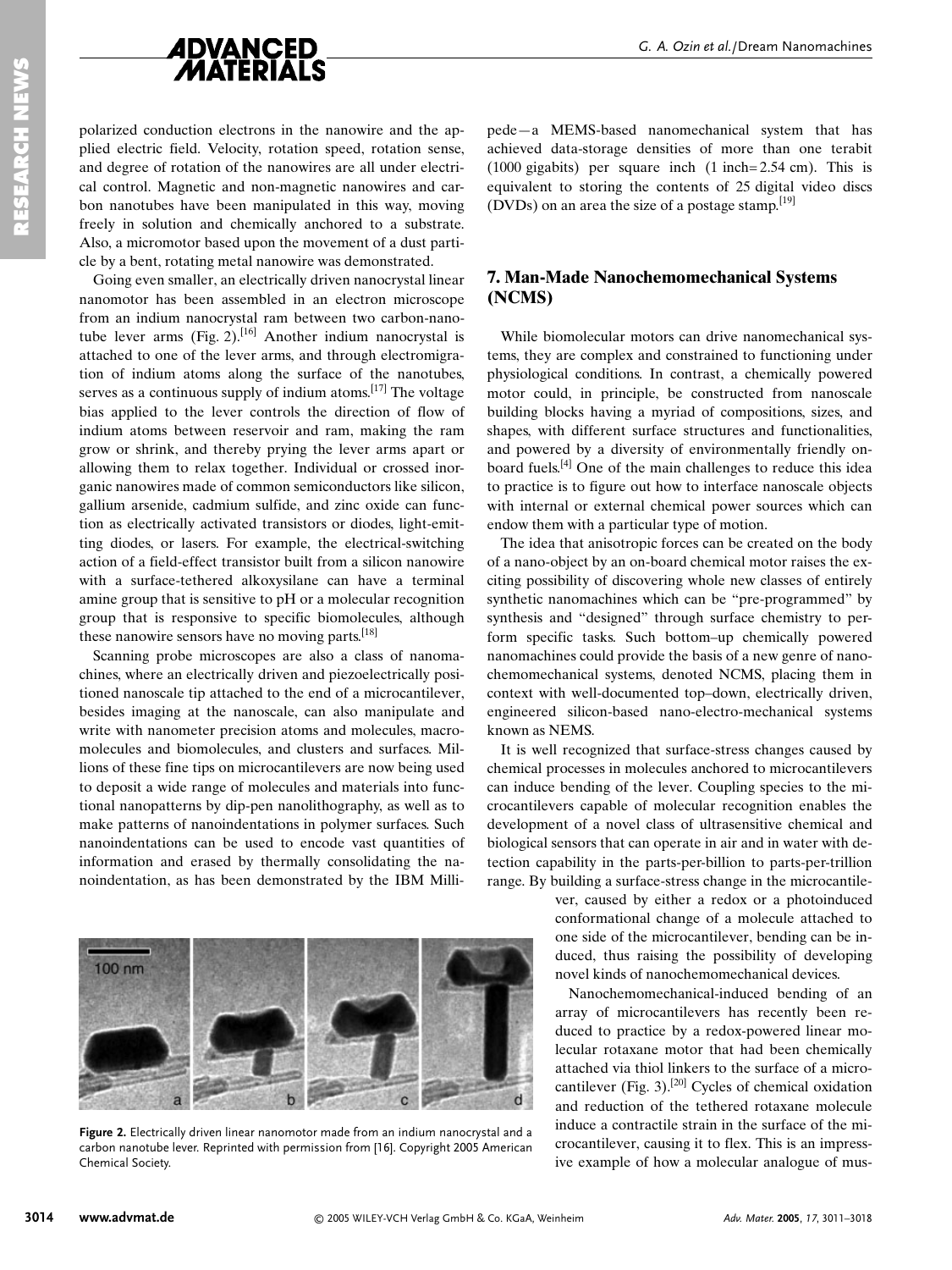



**Figure 3.** Nanochemomechanical devices based on a redox-active rotaxane tethered to a microcantilever, which causes reversible beam flexing in chemical oxidation–reduction cycles. Reprinted with permission from [20]. Copyright 2004 American Institute of Physics.

cle filaments can be tethered to a cantilever and chemically stimulated to make it bend.

In a related vein, nanophotochemomechanical-induced bending of a microcantilever has also been achieved by trans– cis photoisomerization of an azobenzene molecular motor that had been chemically anchored to the gold surface of a cantilever via a thiol linker (Fig. 4).<sup>[21]</sup> In this case, bending occurs because of surface stress induced by the photochemically induced change in the dimension of the molecule tethered to the cantilever. This stress is transmitted to the surface of the cantilever, forcing it to bend.



**Figure 4.** Nanophotochemomechanical-induced bending of a microcantilever induced by trans–cis photoisomerization of an azobenzene chemically anchored to the gold surface of a cantilever via a thiol linker [21]. Reproduced by permission of the Royal Society of Chemistry.

Similarly, a photocatalytic microengine has recently been described whose motion is fuelled by surface photo-oxidation of hydrocarbons on a thin titania film deposited on the silicon nitride side of a gold/silicon nitride bimorphic microcantilever.[22] The observed reversible bending of the microcantilever occurs at room temperature and was explained in terms of a four-step process involving adsorption, photo-ignition, heat generation, and desorption of the hydrocarbon fuel on the surface of the titania. An analogy was drawn between this hydrocarbon-fuelled photocatalytic microengine and a fourstroke internal-combustion engine based on fuel intake, compression, combustion, and exhaust. The elegance of this photochemically powered self-cleaning microengine is its simplicity, which lends itself to the future development of largescale motors comprising massively parallel microcantilever arrays that convert solar photons and hydrocarbons into mechanical work.

Towards the end of last year, it was independently reported by materials chemistry groups at Toronto and Penn State<sup>[23,24]</sup> that chemically powered linear motion of a gold/platinum nanorod could be achieved in solution,<sup>[24]</sup> and that rotational motion of a gold/nickel nanorod could be realized when tethered at one end to a surface (Fig. 5).<sup>[23]</sup>



**Figure 5.** Illustration of rotary motion of a gold/nickel nanorod anchored via the gold end to a silicon surface and propelled into a circular orbit by oxygen nanobubbles evolved from the catalytic decomposition of hydrogen peroxide fuel to water and oxygen at the nickel end [23].

In these experiments, segmented nanorods were made by electrochemical deposition of the respective metals into a nanochannel alumina membrane, followed by sacrificial etching of the membrane and release of the nanorods into solution. In these first examples of chemically driven nanolocomotion, it was surmised that movement was provided by nanobubbles formed from the decomposition of hydrogen peroxide to oxygen and water generated at a catalytic nickel or platinum segment of a bimetal nanorod. However, it is still unclear whether the origin of the nanobubble-induced motion is something like gas propulsion or surface-tension gradients, or something else entirely.

This question of "something or something else" will be the subject of intense scrutiny in future studies. One aspect that deserves attention is the hydrodynamics of nanobubble collapse. Very recent molecular dynamics simulations show collapse to be very fast (on the order of picoseconds), creating high local temperatures and a large free-energy change.<sup>[25]</sup> Therefore, the force associated with nanobubble implosions might be another contribution to nanorod motion. The production, size, and location of nanobubbles on the nanorod need to be defined.

These nanorod nanomotor results were expanded upon in a demonstration that an external magnetic field could enable guided motion of gold/nickel/platinum nanorods in an aqueous solution of hydrogen peroxide, whereby nanobubble-induced mobility of the nanorod is directed by the magnetic lines of force acting on the ferromagnetic nickel segment of the nanorod.<sup>[26]</sup>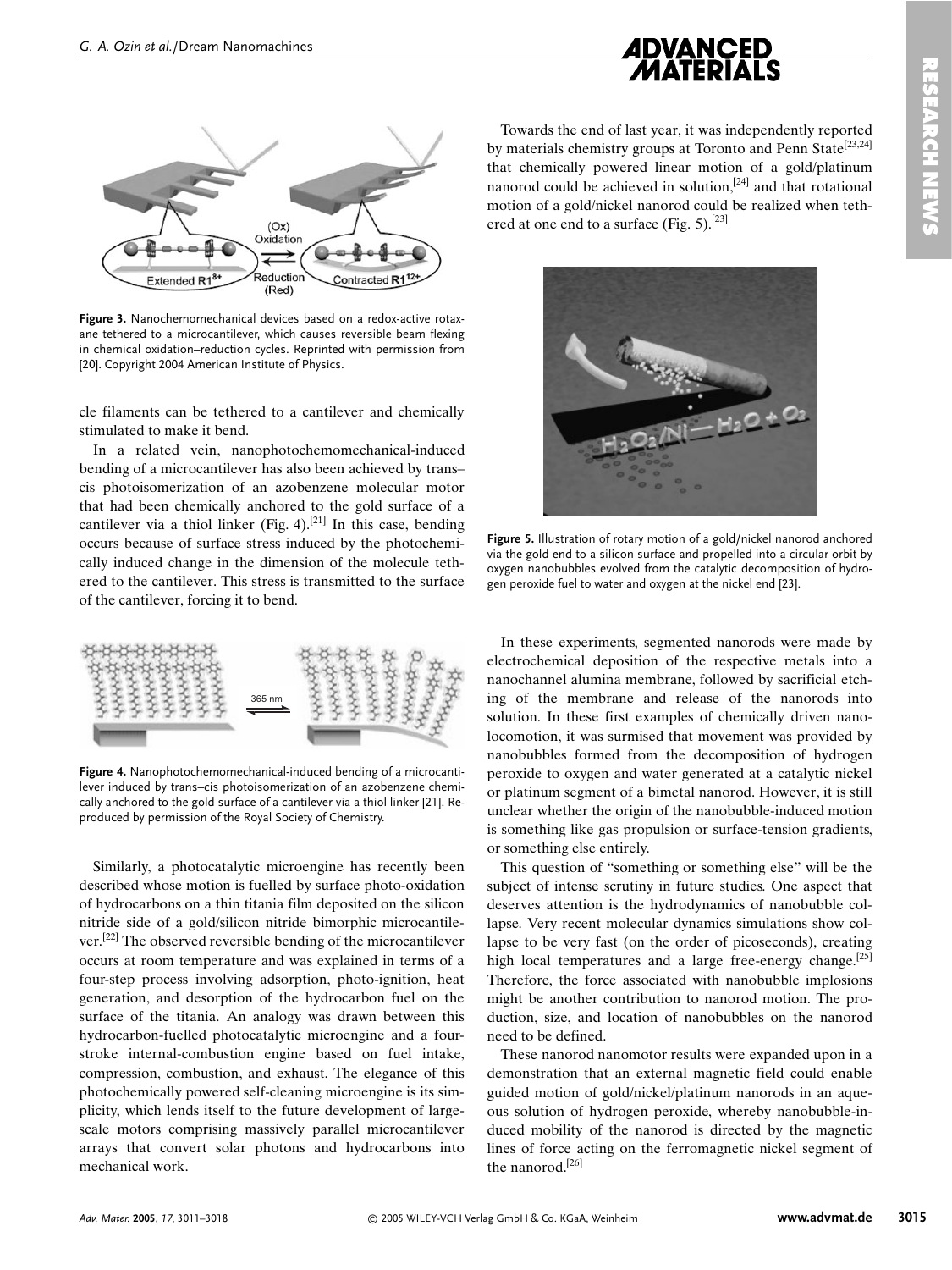

While much needs to be clarified concerning the specific forces responsible for the mobility of these chemically powered nanorods, the possibilities for extending this concept are limitless. These include new nanorod compositions, segmented architectures, surface functionalities, chemical fuels, and catalytic reactions. Individual nanorods or nanorods anchored in pre-defined geometries to other nanorods or nano-objects (biological or non-biological) can be set into motion while freely suspended in solution; chemically tethered to surfaces; confined at liquid/liquid, liquid/solid, or gas/liquid interfaces; contained within microfluidic channels; or guided by directorfield patterns of liquid-crystalline hosts.

In a follow-up study to the nanorod nanomotors, a lithographically defined gold microgear having platinum deposited asymmetrically on one side of the teeth of the gear was driven to rotate by oxygen-nanobubble formation from the platinum-catalyzed decomposition of an aqueous hydrogen peroxide solution.[27]

An important extension of the nanorod and microgear work makes use of a binuclear manganese cluster (a mimic of the binuclear manganese catalase enzyme) chemically anchored to the surface of a silica microsphere that, in the presence of aqueous hydrogen peroxide, causes catalytic formation of oxygen nanobubbles that send the sphere into motion.[28] The significance of this work is that it represents an example of a molecular-based system in which autonomous movement of micrometer-scale spheres has been powered by catalytic conversion of chemical to mechanical energy. Whether the propulsion mechanism stems from oxygen nanobubbles, an interfacial-tension gradient, or something else has yet to be defined. Needless to say, an extension to chemically propelled nanospheres will enable a cornucopia of interesting tasks to be performed, like dynamic self-assembly of colloidal aggregates and crystals, or delivery of an active payload to a targeted destination.

On-board chemical power was also applied to a conductive carbon microfiber that was coated at one end with a bioelectrocatalyst for the oxidation of glucose (glucose oxidase, GOx, anode) and at the other with a catalyst for the reduction of oxygen to water (bilirubin oxidase, BOD, cathode).[29] This innovative construction creates a shorted biofuel cell in which the net bioelectrochemomechanical power-generating reaction of aqueous glucose and oxygen is directly converted into propulsive mechanical power of the fiber (Fig. 6). The origin of the locomotion appears to stem from a pH gradient, whereby protons generated at the anode and their associated hydrogenbonded water molecules, together with charge balancing electrons, migrate cooperatively from the anode to the cathode in this pH gradient. It is purported that the ion flux around the fiber induces fiber motion at the solution/air interface.

#### **8. Nano Locomotion—A Few Thoughts**

Hopefully, this brief glance at nanoscale motors and machines, moving around in a fluid environment and driven by



**Figure 6.** Illustration of a self-propelled carbon-fiber-based bioelectrochemical motor driven by the reaction of glucose and oxygen. Reprinted with permission from [29]. Copyright 2005 American Chemical Society.

on-board or off-board chemical power sources, makes it clear that fantastically interesting challenges lie ahead with respect to not just making them work, observing their motion, and using them to perform a task, but, at a more fundamental level, understanding what forces are at work to make them tick. This enquiry will take us into the world of fluid dynamics at the nanoscale, the regime of low Reynolds numbers where viscosity is a dominant theme—an unfamiliar world for many materials chemists, but one that has been quite well trodden by physicists and engineers, especially those with a bent towards biology and interested in how microorganisms like *E. coli* swim, so there are plenty of lessons to learn.[30]

To expand slightly, for locomotion of nanoscale objects in water, one is in the realm of very low Reynolds numbers  $(10^{-5})$ , defined as the ratio of inertial to viscous forces and shown by Osborne Reynolds more than a century ago to be given by the equation  $Re = L v \rho / \eta$ , where *L* is the dimension of the nano-object,  $\nu$  is the velocity,  $\rho$  is the density of the fluid, and  $\eta$  is the viscosity. In this regime, viscous forces dominate inertial forces, and to induce motion on the nano-object the force *F* must overcome the viscous drag *D*. This is usually expressed as  $ma = F - D$ , where *m* is mass, *a* is acceleration, and  $D = 3 \pi \eta L S$ , where *S* is a shape parameter.

In the case of a nanorod motoring around in a fluid, one can get an idea of what controls motion by noting that, for constant or zero *F*,  $m/D \sim 2 a^2 \rho'/\eta$ , where *a* is the radius of the nanorod and  $\rho'$  is the density of the nanorod. This simple analysis brings forth the inescapable realization that to move nanorods in a small Reynolds number environment, using onboard or off-board energy-rich chemical fuels, large forces will have to be applied to the nanorods because of the opposing large viscous drag.

This then begs the question whether or not such forces can be generated on a nano-object with a chemically powered motor. The optical microscopy visualization of the nanobub-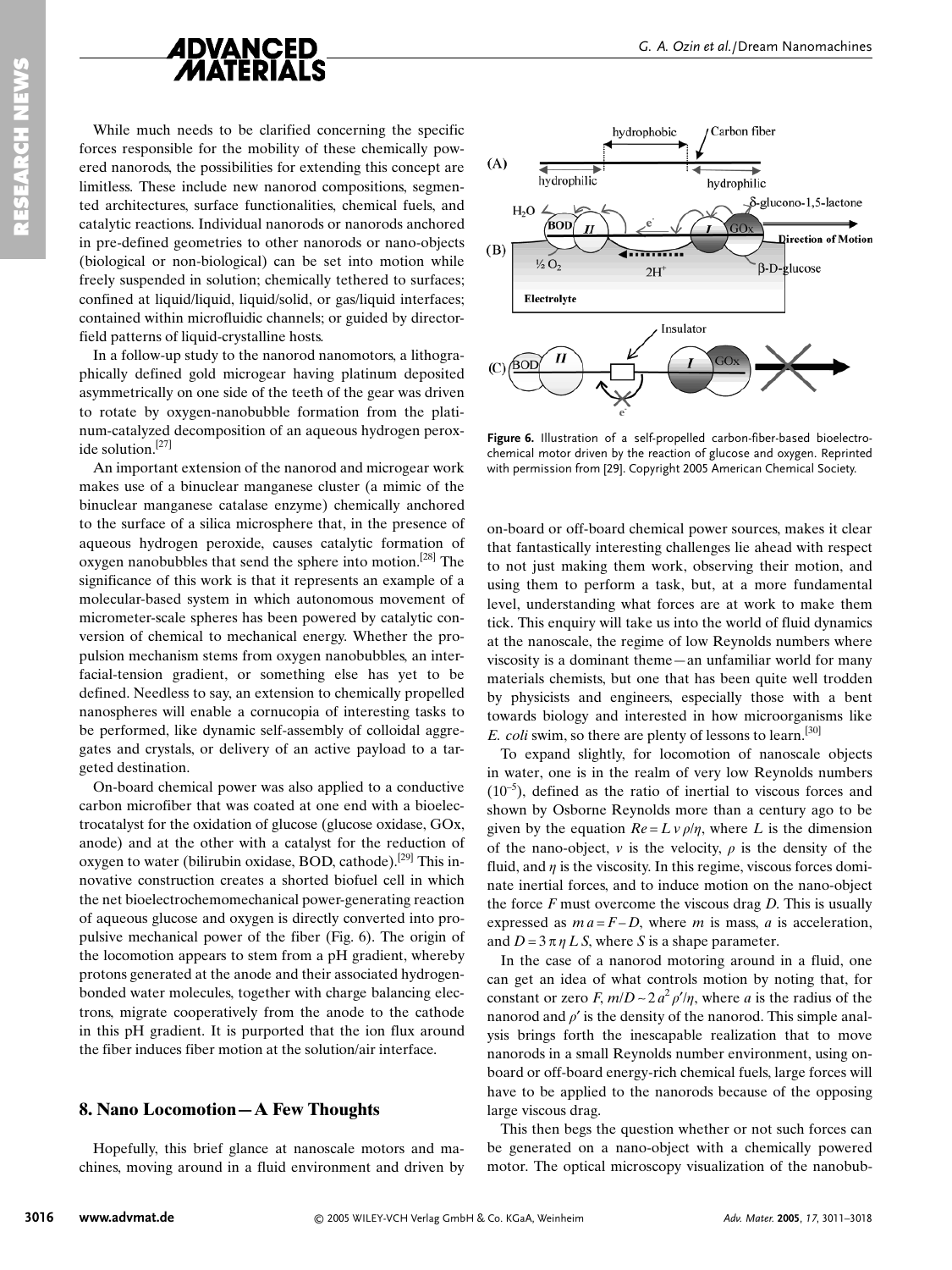

ble-driven nanorod nanomotors mentioned above provides direct evidence that they work,<sup>[23,24,26,27]</sup> so either the inertial forces generated on the nanorod from the nanobubbles (e.g., surface-tension gradient, propulsion, implosion) are sufficient to overwhelm the opposing viscous forces, or there is something else at work that has yet to be recognized. Possibly, nanorod movement occurs partly or completely at the interface between air and water, where viscous drag will be reduced. Maybe the motion is facilitated by the reduction in viscous skin friction that is anticipated to arise for nanorod movement, with nanobubbles located at the interface between water and the hydrophobic gold segment of the nanorod.<sup>[31]</sup> In other words, a translating nanorod, partly or wholly coated in nanobubbles, may experience less hydrodynamic drag than one free of nanobubbles. Detailed studies of nanobubbles formed in the surface-catalyzed decomposition of hydrogen peroxide to water and oxygen by nanorods are underway (see  $below$ ).<sup>[32]</sup>

#### **9. Nanomachine Dreams**

In the not-too-distant future, it is possible that completely synthetic chemically propelled nanoscale motors and machines will be developed to a point of sophistication that they will impact certain areas of nanotechnology. Is this a realistic or imaginary vision?

Cells in Nature, whose nanoscale-machine operations are powered by chemical reactions, provide an existence proof that synthetic mimics are feasible in the laboratory. Recall the philosophy of Jean-Marie Lehn: "*if it exists, it can be synthesized!*" While Nature's biomolecular machines are indeed hard to copy, recent reports of chemically powered nanomotors constructed from nanorods with energy-rich chemical cargoes provide evidence that powering nanoscale machinery through chemistry in the liquid phase is now a practical proposition.

Our latest experiments have been chemically orchestrated using surfactant additives to enable recording in real-time video of the hydrogen peroxide fueled motional dynamics of aqueous-phase nanorod nanomotors, and at the same time capturing images of the accompanying oxygen-nanobubble propulsion.[32] In these movies (see Supporting Information), one can literally see "racing nanorods" with linear- and corkscrew-type motion, and even nanorods "orbiting" around a micrometer-size bubble, giving the impression of "egg fertilization". Amazingly, the observed nanobubble "nanojetstream", emanating from one end of the nanorod, suggests a propulsion mechanism whereby the thrust on the nanorod stems from the nanobubbles themselves rather than a nanobubble-induced surface-tension gradient. One can imagine a "synthetic mimic of the proverbial nanosubmarine": see the corkscrew motion presented in Figure 7 in the movie provided as Supporting Information.

Nanomachine enthusiasts, experimentalists, and theoreticians have been waiting a long time for such a break-



**Figure 7.** Sequence of time-lapse microscope images of aqueous-phase corkscrew motion of a chemically driven Ni-Au barcode nanorod nanomotor capturing both the nanorod dynamics and the nanobubble jet stream emanating from the decomposition of hydrogen peroxide at the catalytically active nickel end of the nanorod [32].

through.[5] What is appealing about the discovery of the chemically propelled nanorod nanomotor is that it is elegant in its simplicity, powerful in its scientific ramifications, and extraordinary in that nobody thought of doing it a long time ago. The nanorod building blocks are straightforward to make, and many simple solution-phase and surface-energy-rich chemical reactions, found in basic chemistry textbooks, can be formulated to achieve nanoscale locomotion. Beyond nanorods, a diversity of other kinds of building blocks can be synthesized whose bulk and surface structure and composition, size, and shape are under strict chemical command.<sup>[3]</sup> The simplicity of these "bottom–up" nanomotors will enable deeply analytical and synergistic experimental and theoretical investigations geared towards determining how they work and how they may be adapted to nanoscale machinery.

Perceived benefits undoubtedly will be the fundamental nanoscience accrued. As the new nanoscience becomes clear over the next few years, new nanotechnology will blossom. It could be the biomedical and pharmaceutical, analytical, and environmental sectors that will eventually benefit from nanomotors and nanomachines that perform useful tasks. Only doing the research will answer these questions and enable "*nanomachine dreams*" to become "*dream nanomachines*"! and syncretistic experiment<br>geared towards determinin<br>may be adapted to nanoscal<br>Perceived benefits undo<br>nanoscience accrued. As th<br>over the next few years, ne<br>could be the biomedical an<br>environmental sectors that<br>motors a

[2] M. Roukes, *Phys. World* **2001**, *14(2)*, 25.

<sup>[1]</sup> a) R. P. Feynman, *Engineering and Science (California Institute of Technology)* **1960**, *23*, 22. b) R. P. Feynman, *There's Plenty of Room at the Bottom: An Invitation to Enter a New World of Physics.* http:// www.zyvex.com/nanotech/Feynman.html (accessed August 2005).

<sup>[3]</sup> G. A. Ozin, A. Arsenault, *Nanochemistry: A Chemical Approach to Nanomaterials*, Royal Society of Chemistry, London **2005**.